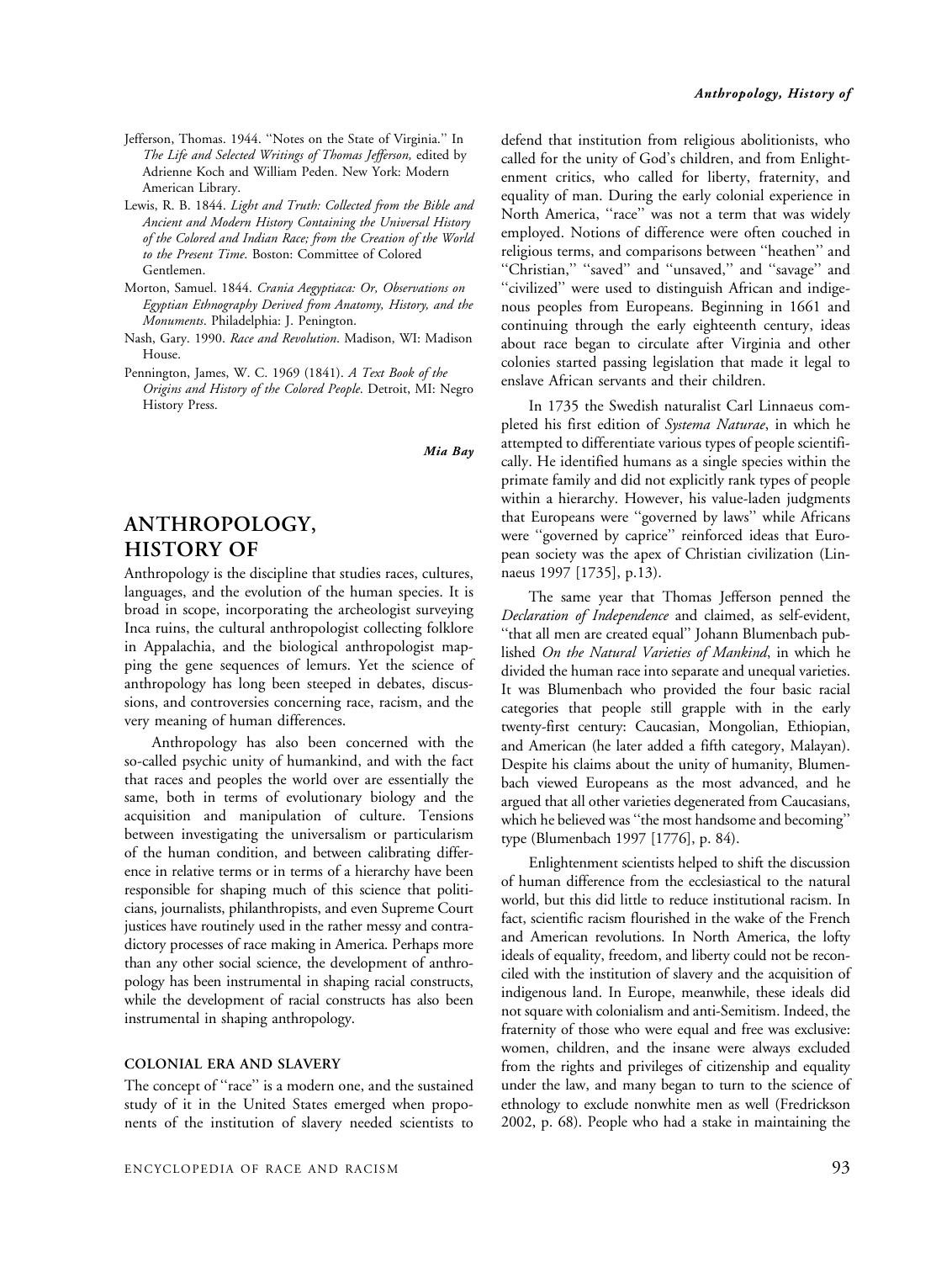idea that all people had inalienable rights and a stake in maintaining racial inequality found scientific categories of race useful because those who were deemed racially inferior were also deemed incapable of shouldering the responsibilities of citizenship and thus did not qualify for rights and privileges—rights and privileges were contingent upon the responsibilities of citizenship.

Stated differently, only men of the ''superior'' white race were considered fully capable, while members of inferior races and all women were not equal, not free, did not have liberty, and could not be citizens. For example, Thomas Jefferson, in Notes on the State of Virginia, turned to the language of ethnology to advance the notion ''that the blacks, whether originally a distinct race, or made distinct by time and circumstances, are inferior to the whites in the endowments both of body and mind.'' Jefferson was clear that one should and could clearly rank the races and keep them ''as distinct as nature has formed them'' (1996 [1781], p.143).

Despite using race to justify inequality, most enlightenment thinkers still believed in the doctrine of ''monogenetic origins,'' of a single creation of all humanity. Although beliefs in monogenism were neither coherent nor consistent, ideas of human unity did not of themselves imply equality, and consequently monogenism did not necessarily support arguments for the abolition of slavery and the sovereignty of indigenous nations.

Several Enlightenment scholars, however, used the language of ethnology and scientific methods in an attempt to prove that racial differences were inconsequential and that it was a fool's errand to rank the races and view racial differences in terms of inferior and superior. For example, Samuel Stanhope Smith (1751–1819), a Presbyterian minister and the president of Princeton University, passionately argued that blacks and whites shared innate characteristics. He persuasively documented how ''it is impossible to draw the line precisely between the various races,'' explaining that it would be ''a useless labor to attempt it'' (1810 [1787], p. 240). Benjamin Rush, a prominent Philadelphia physician who signed the Declaration of Independence, was certain that science and Christianity both demonstrated the ''original and natural equality of all mankind'' (1987 [1798], p. 686).

### JACKSONIAN AMERICA AND POLYGENISM

Late eighteenth-century ethnology established the scientific foundation for the field, which began to mature during Andrew Jackson's term as president of the United States (1829-1837). Jackson was responsible for implementing the Indian Removal Act of 1830, which resulted in the coerced and forced removal of an estimated 100,000 persons racially identified as American Indians. In addition,

Jackson's policies insured that the franchise was extended to all white men, irrespective of financial means while virtually all black men were denied the right to vote. He also suppressed abolitionists' efforts to end slavery while vigorously defending that institution. Finally, Jackson was responsible for appointing Roger B. Taney as Chief Justice of the U.S. Supreme Court. It was Taney who would decide, in Scott v. Sandford (1857), that Negroes were "beings of an inferior order, and altogether unfit to associate with the white race . . . and so far inferior that they had no rights which the white man was bound to respect.'' As a result of this decision, black people, whether free or enslaved, were denied citizenship in the United States.

It was in this context that the so-called American school of anthropology thrived as the champion of polygenism (the doctrine of multiple origins), sparking a debate between those who believed in the unity of humanity and those who argued for the plurality of origins and the antiquity of distinct types. Like the monogenists, the polygenists were not united in their views, and they often used words such as race, species, hybrid, and mongrel interchangeably. A scientific consensus began to emerge during this period that there was a genus *Homo* made up of several different primordial types of species. Charles Caldwell, Samuel George Morton, Samuel A. Cartwright, George Gliddon, Josiah C. Nott, Louis Agassiz, and even South Carolina Governor James Henry Hammond were all influential proponents of polygenetic origins. While some were apparently disinterested scientists, others were passionate advocates who used science to promote slavery in a period of increasing sectional strife. All were complicit in establishing the putative science that justified slavery, informed the Dred Scott decision, underpinned miscegenation laws, and eventually fueled the establishment of Jim Crow laws. Samuel G. Morton, for example, claimed to be just a scientist, but he did not hesitate to provide evidence of Negro ''inferiority'' to John C. Calhoun, the prominent proslavery secretary of state, to help him negotiate the annexation of Texas as a slave state.

### TYPES OF MANKIND, 1854

The high-point of polygenetic theories was Josiah Nott and George Gliddon's voluminous 800-page book entitled Types of Mankind, published in 1854. Reprinting selected works by Louis Agassiz and Samuel Morton, the authors spread vituperative and explicitly racist views to a wider, more popular audience. The first edition quickly sold out, and by century's end the book had undergone nine editions. Although many proponents of slavery felt that the Bible provided enough justification, others used the new science to defend slavery and the repression of American Indians, and abolitionists felt compelled to take on this science on its own terms. In the immediate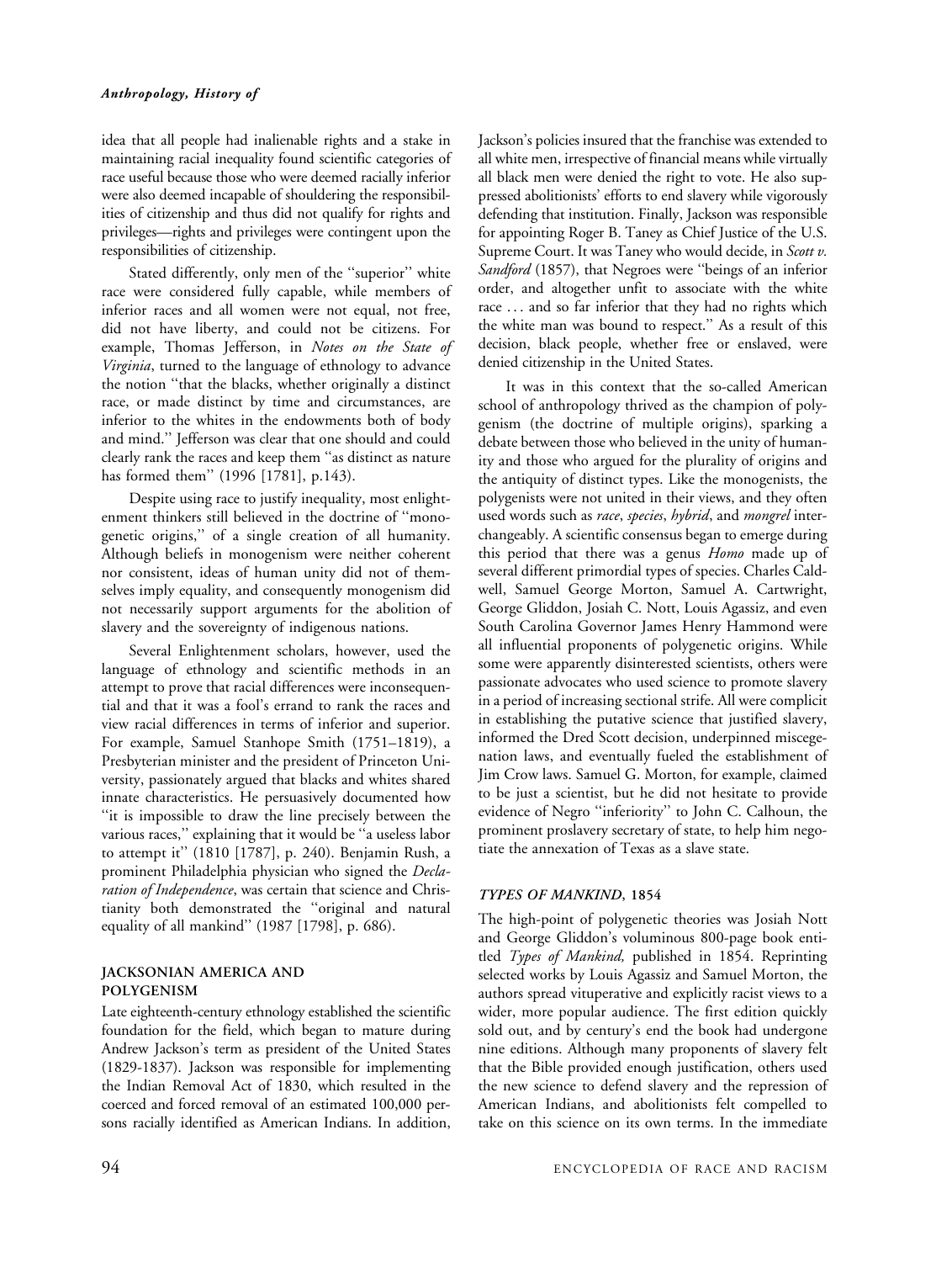

John Wesley Powell with Paiute Indian. Powell headed the U.S. Geological Survey from 1881 until 1894. He created a Bureau of Ethnology to collect information on Indian societies, believing this knowledge would help the government ''civilize'' the Native population. He is seen here on a survey of Arizona in 1873. AUTHENTICATED NEWS/GETTY IMAGES.

wake of Types of Mankind, African American intellectuals jointed the effort and waded into to the contemptuous debate. For example, during the pitched political battles that led to the Civil War, the statesman and persuasive abolitionist Frederick Douglass (1818–1895) directly attacked the leading theorists of the American school. In an 1854 address, entitled ''The Claims of the Negro, Ethnologically Considered,'' Douglass underscored the peculiar logic in these arguments:

By making the enslaved a character fit only for slavery, [slave owners] excuse themselves for refusing to make the slave a freeman. . . . For let it be once granted that the human race are of multitudinous origin, naturally different in their moral, physical, and intellectual capacities . . . a chance is left for slavery, as a necessary institution. . . . There is no doubt that Messrs. Nott, Glidden, Morton, Smith and Agassiz were duly consulted by our slavery propagating statesmen. (p. 287)

Critiquing the same science in the service of racism, Haitian anthropologist Joseph-Anténor Firmin published De l'egalité des races humaines (On the Equality of Human Races) in 1885. This painstakingly researched tome was a direct rebuttal to Count Arthur de Gobineau's politically motivated four-volume work Essai sur l'inégalité des races humaines (Essay on the Inequality of Human Races, 1853– 1855). Gobineau had asserted flatly that the Aryan race was superior and that Negroes and other people of color were simply inferior. Firmin argued the opposite, that ''all men are endowed with the same qualities and the same faults, without distinction of color or anatomical form. The races are equal'' (2000 [1854], p. 450). Firmin grew up in Haiti, but served as a diplomat in Paris where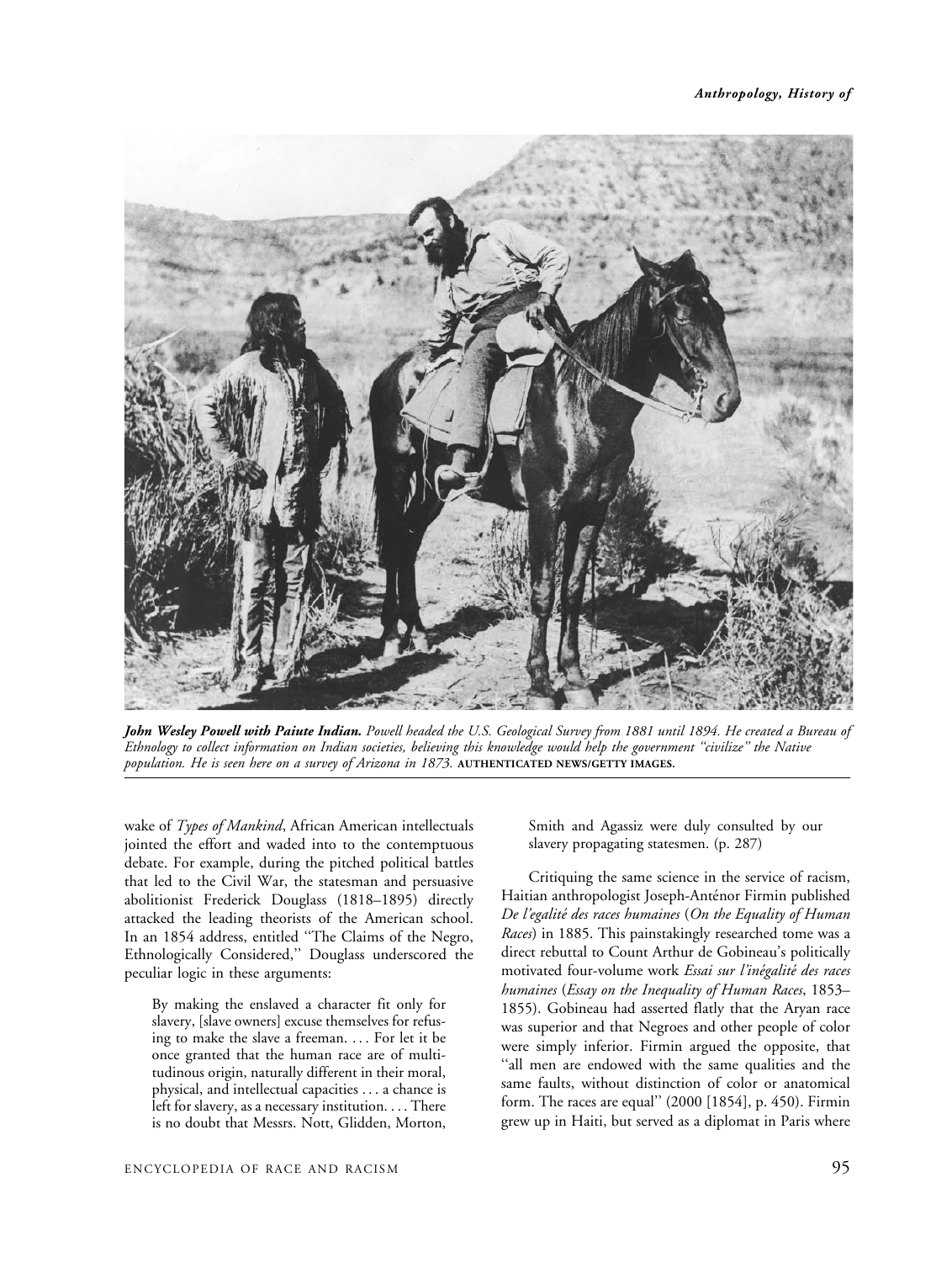he was admitted to the Societé d' Anthropologie de Paris in 1884. His persuasive arguments and penchant critique of many of that society's leading members made him one of the first to engage in the so-called vindicationist struggle in anthropology. Many scholars also associate his work with early ideas of Pan-Africanism.

#### THE BUREAU OF ETHNOLOGY

Although the American Civil War and Charles Darwin's theories of natural selection brought about the eventual demise of theories of polygenism, the close relationship between scientific racism and ethnology continued. After the Civil War, anthropology in the United States became professionalized, associated with museums, and focused almost exclusively on the ''Indian problem.'' The institution that led the way was the Smithsonian Institution's Bureau of American Ethnology. In the spring of 1879 the Civil War hero John Wesley Powell (1834-1902) convinced Congress to consolidate various geographical surveys into the U.S. Geological Survey and establish a special bureau of ethnology. Powell emphasized the application of knowledge to justify the bureau's inception. Ethnology, he argued, could help to solve the Indian problem. In a prospectus for the bureau, he demonstrated the utility of having a stand-alone agency that could use science in this regard:

The rapid spread of civilization since 1849 had placed the white man and the Indian in direct conflict throughout the whole area, and the ''Indian Problem'' is thus thrust upon us and it must be solved, wisely or unwisely. Many of the difficulties are inherent and cannot be avoided, but an equal number are unnecessary and are caused by the lack of our knowledge relating to the Indians themselves. (Powell 1878, p.15)

Powell indicated that ethnology could provide intelligence about Indians, and that this was important because their practices ''must necessarily be overthrown before new institutions, customs, philosophy, and religion can be introduced'' (1878, p. 15). His blueprint for the bureau was twofold: it would serve Indian agencies by providing information to help manage and control dissimilar tribes, and it would serve Smithsonian science by providing research about disappearing societies. The bureau produced research under the rubric of natural history. The discovery, description, and cataloguing of Indian languages, customs, and kinship terminologies soon filled the elaborate annual reports, which highlighted the collective work of the bureau as well as individual staff members. Although most of the Bureau's scientists respected American Indian culture, all were clear in their belief that whites were racially superior. James Mooney (1861–1921), however, was a strident

force within the bureau. He carefully analyzed American Indian religious practices and argued that ''the difference is only relative,'' explaining that there was not a hierarchical or vast difference between so-called savage Indians and civilized whites. He also wrote, under the auspices of the bureau, The Ghost Dance Religion and the Sioux Outbreak of 1890, which was a devastating critique of the U.S. Army's massacre at Wounded Knee and an eloquent explanation of the Ghost Dance religion.

#### FRANZ BOAS

Anthropology soon began to move from museums to universities and liberal arts colleges, beginning with Harvard University and the University of Pennsylvania. Anthropology was slowly institutionalized at Columbia University, and by 1904 Columbia's program was under the leadership of Franz Boas (1858-1942). A Germanborn Jew, Boas came to Columbia by way of the American Museum of Natural History, where he pursued research on American Indians of the Pacific Northwest. He was skeptical of theories of culture or civilization that ranked and ordered objects and races from low to high and from simple to complex. Drawing on German philosophy, he argued that people around the world created distinct and particular cultures, and that these should be viewed holistically and relative to other cultures, not within a hierarchy. He was a critic of the comparative method, which compared different groups and races within the rubrics of savage, barbarian, and civilized. Boas believed that the objects people make, the languages they speak, and the gods they worship contribute to unique cultures that have a specific history and view of the world.

This was an important paradigm shift in an era when restrictive immigration, Jim Crow segregation, and forced sterilization were justified by racialist science and eugenics, which entailed the use of selective breeding and sterilization to improve society. Boas, who is widely perceived as the father of American anthropology, worked closely with such notable African-American intellectuals as William E. B. Du Bois, Carter G. Woodson, Alain Locke, Arthur Fauset, and Zora Neale Hurston, and anthropology emerged as an important tool to challenge ideas of Negro inferiority during the Harlem Renaissance and the New Negro movement.

Boas also trained many students who became leading professors and instructors around the country. In the United States during the nineteenth century, anthropology was used to defend slavery, Jim Crow segregation, Indian removal and assimilation schemes, restrictive immigration, and forced sterilization. However, it was also used by activists and intellectuals to combat these policies and fight for religious freedom, equality under the law, and human and civil rights.